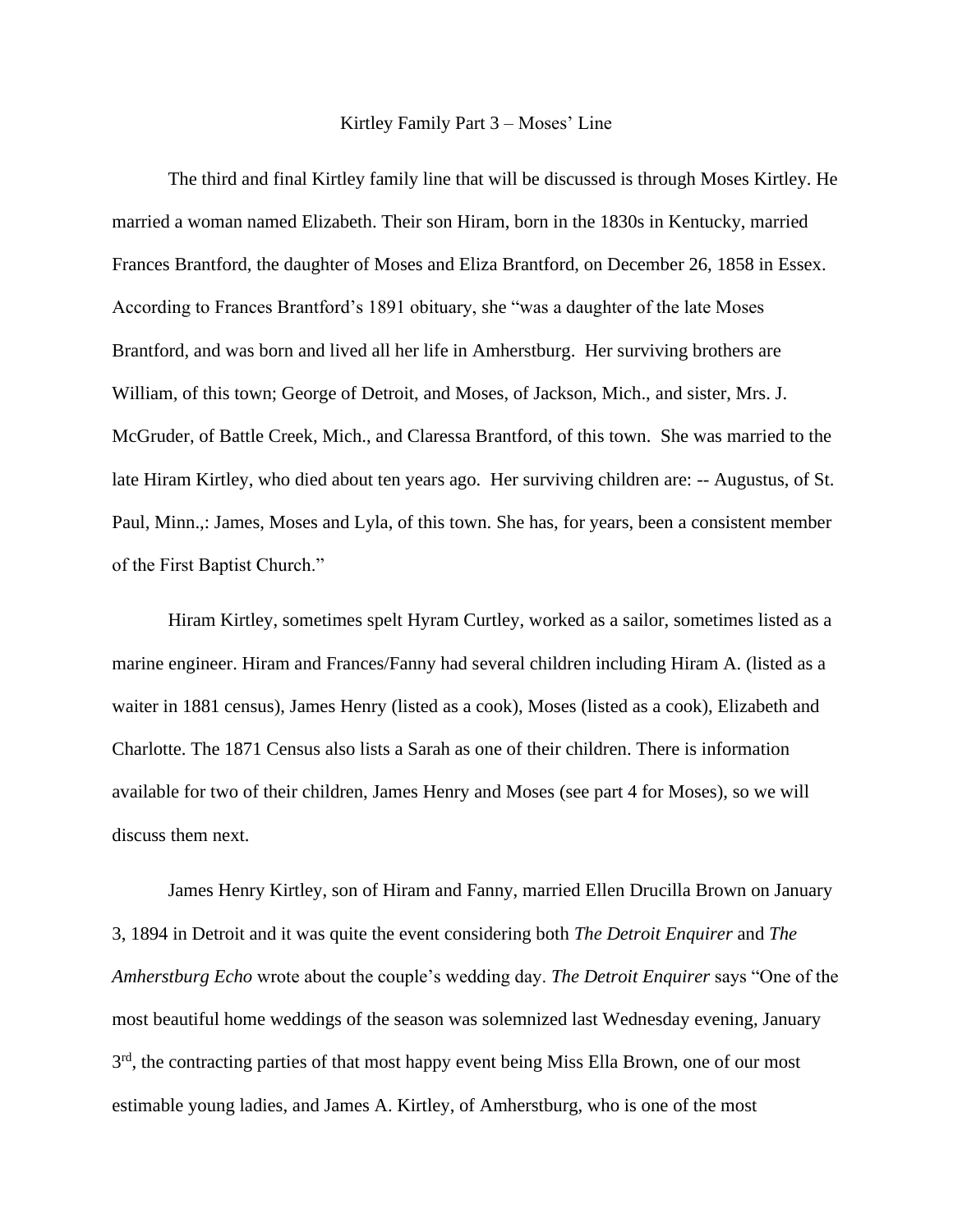enterprising and industrious young men of that thriving little city by the lake. The ceremony was performed at the home of the bride's mother, Mrs. Elizabeth Clark … The bride appeared in a beautiful dress of white bengaline silk, high corsage, with train and wearing a veil, and carried a lovely bouquet of bridal roses and hyacinths. The bridesmaid, Miss Coston, of our city, was attired in a pretty dress of pink silk, demi-train with high corsage and flowers. Of course the groom and groomsman, Wm. Webb, of Amherstburg, wore the conventional dress, as usual. The ceremony was performed under a beautiful marriage bell, and the rooms were prettily decorated with ... roses, and the beaming faces of hosts of friends wreathed in bright and happy smiles, who came to attend at the launching of these two dear young folks upon the beautiful [illegible] of matrimony. A reception was held after the ceremony, and the hospitality of the hostess was enjoyed to the utmost, a fine collation of the choicest [illegible] being furnished. There were presents 'galore,' and many very beautiful ones, too, which were displayed in a side room. Silver, crystal and bric-a-brac, linen, porcelain, glass and beautiful china, etc."

Ella's mother, Mrs. Elizabeth Clark is listed in both this article and in their marriage record, but Ella's father is not mentioned. The marriage record also states that Ella was born circa 1868 in Virginia and, just as is listed in the 1881 Census, James' occupation was a cook. James' career as a chef is mentioned several times in the *Amherstburg Echo*. On April 15, 1910, it says "James Kirtley, the well known steamboat chef, will be home again this season, having secured the stewardship on the big steel tug Charles E. Williams, of the Buffalo Dredging Co." The following year, on December 29, 1911, the paper still shows him in the same job, but for a different employer and says "James Kirtley, the well-known chef, has accepted a position in the Lake View, as cook for the winter months."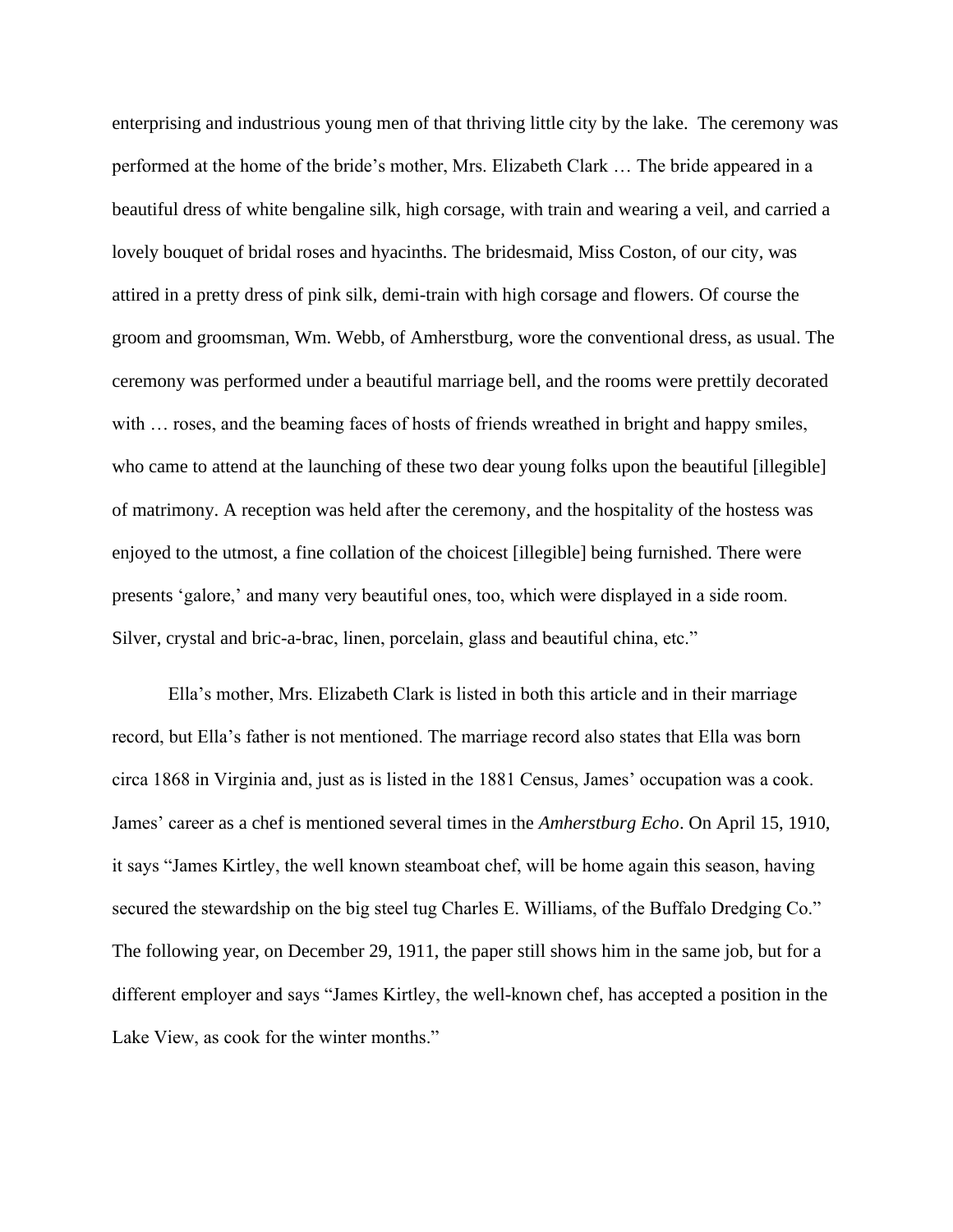The saddest mention of his career is in his November 10, 1934 (printed November 16, 1934) obituary which refers to him as a respected citizen. The article also says "When a young man he began working in the galley of freighters and followed this occupation until last year. He was chef of the Norton, Zenith City. Richardson, and his last boat was the Mullen, on which he worked for some years. He was well known among mariners and respected for his many fine qualities. Forty years ago he was married to Miss Ella Brown, of Detroit, who survives him. Eight children were born to their union … Those surviving him are: Frances, Mrs. Alphonse Dezon, Detroit; Miss Flossie, of Detroit; Kenneth, of St. Louis, Mo., AND William, of Chicago, Ill. Mr. Kirtley was a member of the First Baptist Church, Amherstburg and an ardent worker in the activities of the church. At the time of his death he held the office of deacon. He was also a member of Lincoln Lodge, F.& A.M. The funeral was held on Wednesday afternoon under the auspices of this lodge. There was a large number in attendance at the service, which was conducted by Rev. Edwards, pastor of the First Baptist Church, Amherstburg ... The ceremony for the lodge was conducted by Mr. R.J. Robins, Grand Master of Most Worshipful Prince Hall Grand Lodge of Ontario. Vocal solos were rendered by Mrs. Wm. Wilson and Mrs. Jerome Simpson. Many beautiful floral tributes and letters of condolence were received by the bereaved family."

Many nice things are said about James' wife Ella in her own obituary: "She was born in Virginia, but as a child came to Detroit with her parents to reside. Forty-two years ago she was married to James Kirtley, well known marine chef, who died two years ago. Following their marriage they came to Amherstburg to live. Her maiden name was Ella Brown. Eight children were born to their union … Mrs. Kirtley was prominent in church and social work among her race. She was a leading member of the First Baptist Church, and headed many of the church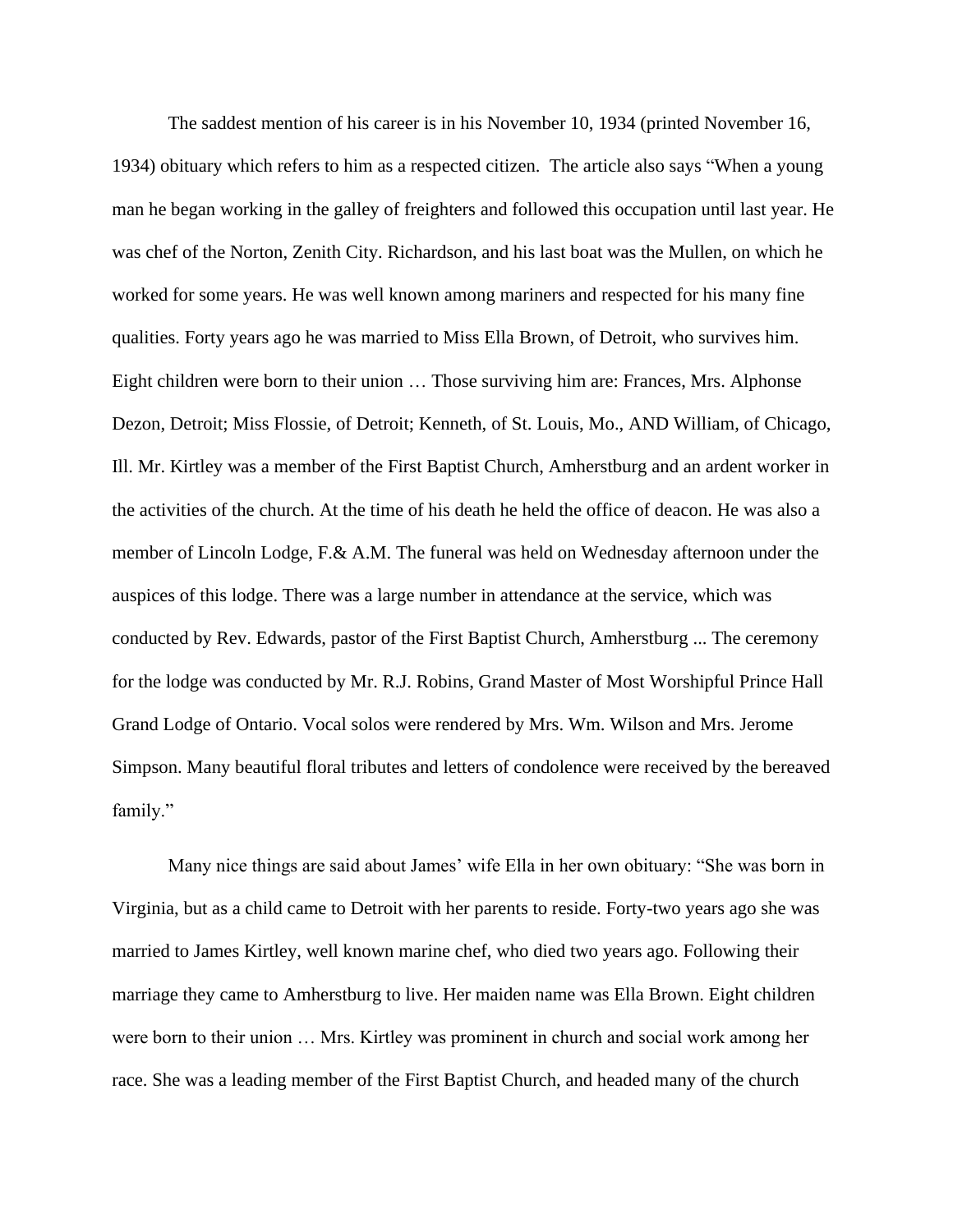societies." Ella was involved in several groups, inside and outside of the church. As early as 1895, Ella is listed as a member of the Social Literary Society in Amherstburg. At a "musical party" hosted by Ella and other members such Mrs. Prior Wilson, Miss Christian and F.H.A. Davis, Ella (Mrs. James H. Kirtley) and Miss Mabel Binga gave vocal performances, while guests also enjoyed refreshments and games.

Among the other organizations that Ella was involved with include the Women's Guild of the First Baptist Church. In the January 28, 1927 edition of the *Amherstburg Echo* it discusses a meeting at the home of Mrs. Estella Stokes "for the purpose of closing the books for the year 1926 and electing officers for 1927." Among those elected was Mrs. E.D. Kirtley as the Treasurer. She was also a member of Amherstburg's Central Grove Club..

Other articles list her activities, but she is often listed as Mrs. James Kirtley. A common way to recognize women at that time was by using their husband's names. A reception for the Frederick Douglass Self Improvement Club, an Amherstburg-based etiquette club, was held in the home of "Mr. and Mrs. Jas. H. Kirtley, King street, on Wednesday. The evening was spent in games, singing and other amusements, which were kept up till the wee sma hours of the morning and all departed extending to the host and hostess their hearty thanks for their hospitality." Many years later, in 1925, Ella attended the Michigan and Ontario Wolverine state convention as a representative from the Women's Missionary Society of the First Baptist Church. The same year, she attended the Regular Baptist Association Home Mission and Sunday School convention in Toronto, which also involved guests attending a fair. Several years later, in 1932, Mrs. J.H. Kirtley participated in the missionary service held in Windsor at the British Methodist Episcopal Church, likely as a representative of the First Baptist Church.